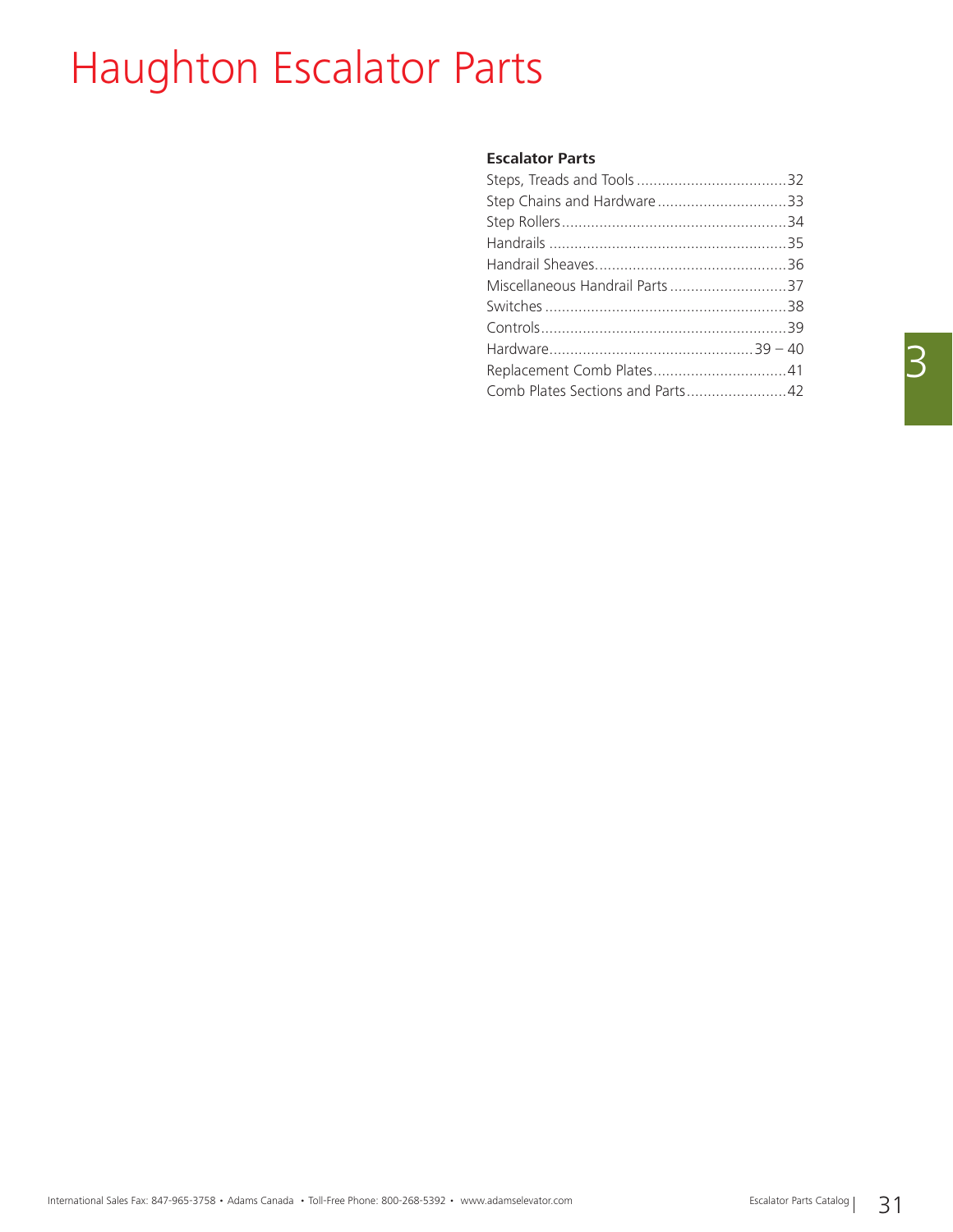# Haughton Steps, Treads and Tools

### **Steps, Treads**



### **Step Assemblies**



### **Miscellaneous**

|       |       |       | $-999$<br><b>GAS</b> |       |
|-------|-------|-------|----------------------|-------|
| 90917 | 93031 | 93032 | 93040                | 93041 |

| <b>Part Number</b> | <b>Haughton Model</b><br><b>Description</b> |              |
|--------------------|---------------------------------------------|--------------|
| 60813              | Step Assembly CD-32 Stainless Steel         | $CD-32$      |
| 60815              | Step Assembly CD-48 Stainless Steel         | $CD-48$      |
| 63007              | Right Step Tread Black                      |              |
| 63008              | Standard Step Tread Black                   |              |
| 63197              | Left Step End Frame                         | <b>HC</b>    |
| 63201              | Standard Step Tread Black                   | HC, HCM      |
| 63242              | Right Step Tread Black                      | HC, HCM      |
| 64097              | E48 Step w/Cleat Riser                      | <b>HC-48</b> |
| 64100              | E32 Step Assembly 24" Wide Cleat            | $HC-32$      |
| 73847              | Left End Step Frame Assembly                | <b>HC</b>    |
| 73848              | Right End Step Frame Assembly               | <b>HC</b>    |
| 90917              | Step Tread Screw                            |              |
| 90936              | Step Axle Bushing                           |              |
| 93031              | Step Tread Screw 12-24 x 7/8"               | All          |
| 93032              | Shim, Step Wheel                            |              |
| 93040              | Step Latch Spring                           | All          |
| 93041              | Latch Pin                                   | All          |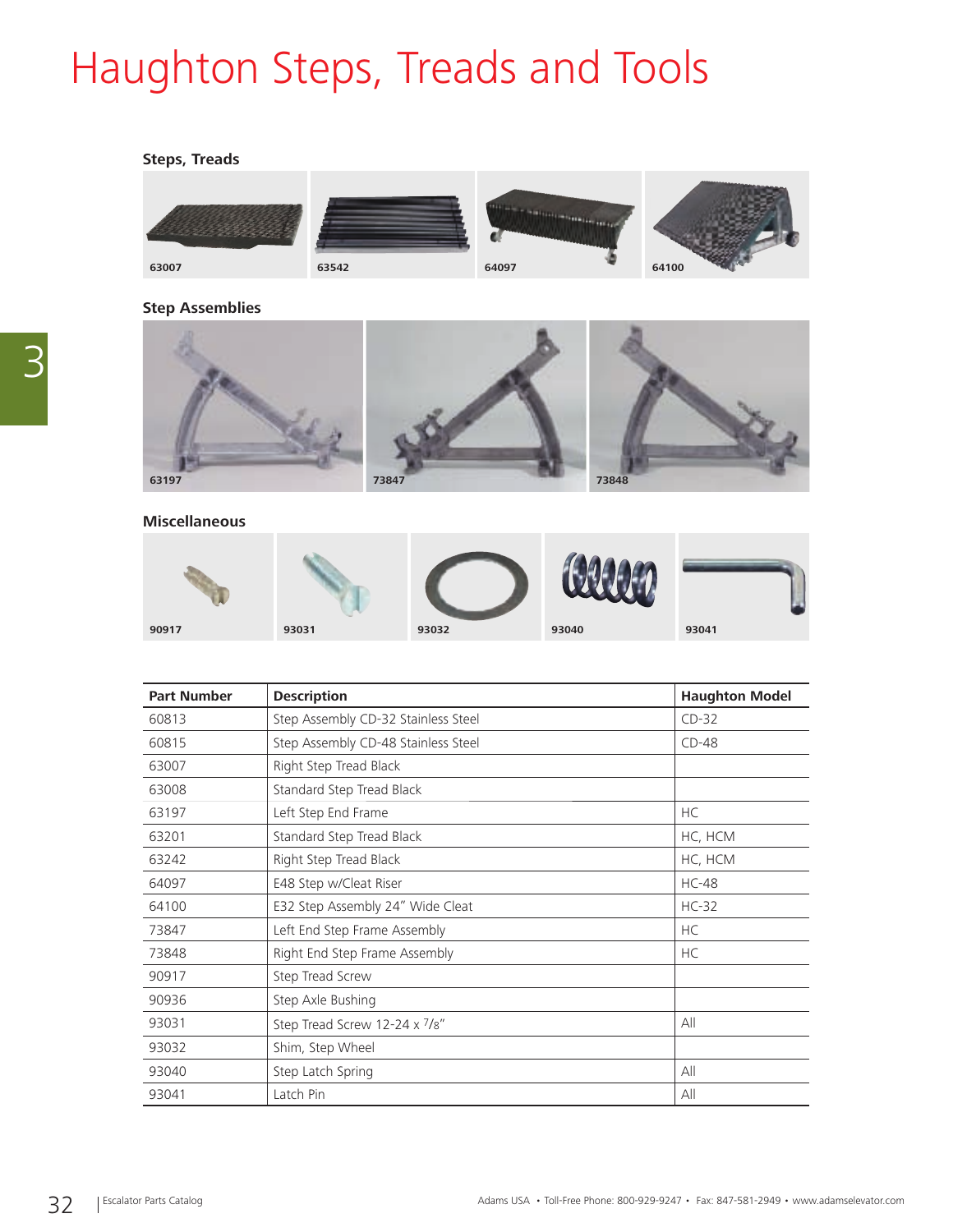# Haughton Step Chains and Hardware

### **Step Chains and Hardware**



### **Axle Assembly**



| <b>Part Number</b> | <b>Haughton Model</b><br><b>Description</b>        |            |
|--------------------|----------------------------------------------------|------------|
| 3-40297-71         | Radius Chain Guide                                 | <b>HCM</b> |
| 3-40295-89         | Step Chain (order in multiples of 10.9') (8 Steps) | HC         |
| 63024              | Triple Drive Sprocket Top/Bottom                   |            |
| 71100              | Step Chain (11'-0")                                | <b>CD</b>  |
| 73841              | Axle Assembly, 32" Step                            |            |
| 73842              | Axle Assembly, 48" Step                            |            |
| 74088              | Step Chain (4 > 74089)                             |            |
| 74591              | Radius Chain Guide w/ Brackets                     |            |
| 91751              | 1 <sup>1</sup> /4" Pitch Chain Link                |            |
| 91776              | Chain Roller Link                                  |            |
| 93501              | Triple Drive Chain 80-3                            |            |
| JE976              | 'H' Escalator Chain Roller 3 15/16"                |            |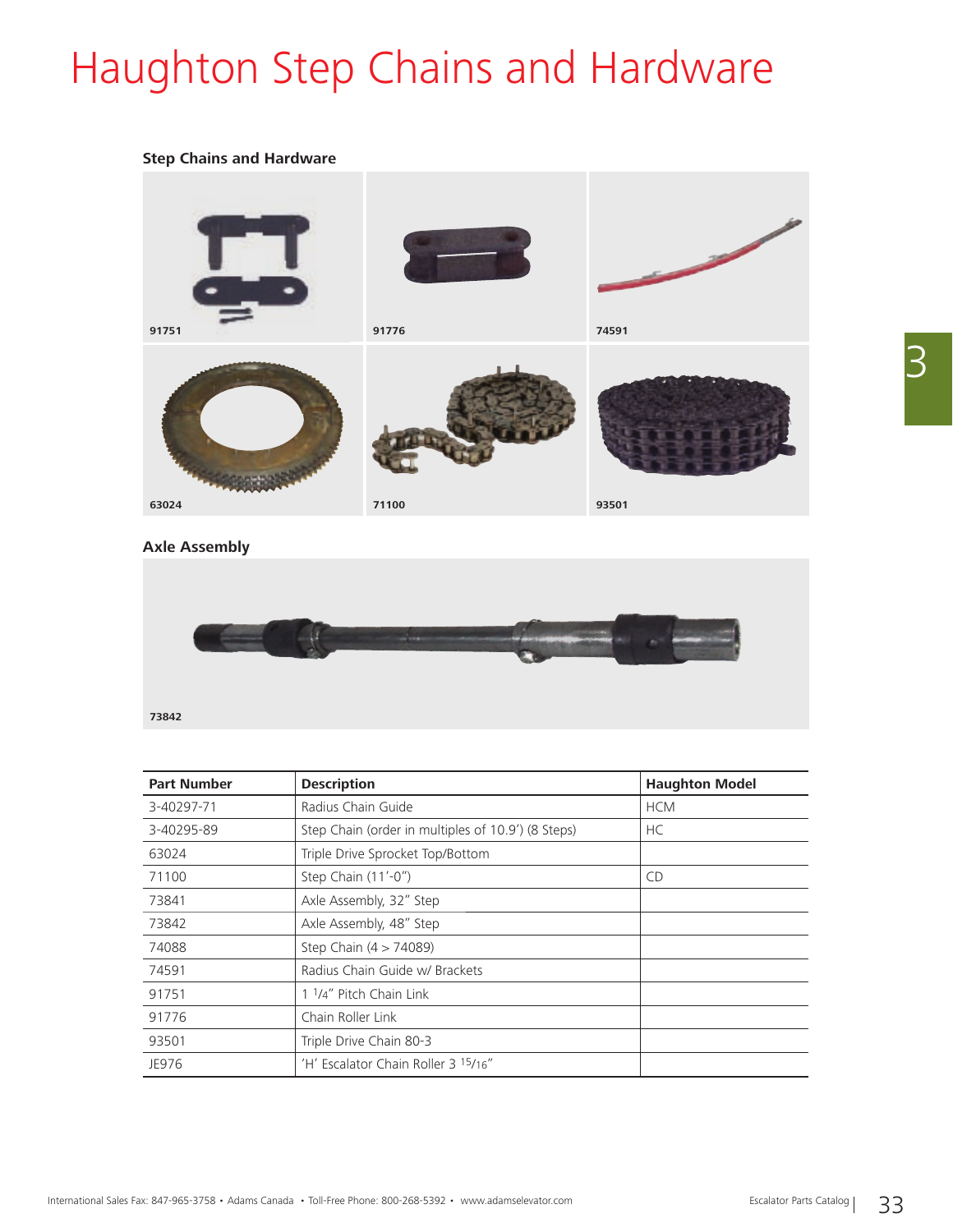## Replacement Haughton Step Rollers



### **Step Rollers**





| <b>Part Number</b> | <b>Description</b>                                                                                                 | O. D.              | Width                           | <b>Haughton Part No</b> |
|--------------------|--------------------------------------------------------------------------------------------------------------------|--------------------|---------------------------------|-------------------------|
| 93483              | Step shaft for 3" diameter wheel                                                                                   |                    |                                 |                         |
| 97445              | Trailing wheel and step shaft assembly, 6203LLU<br>bearing; shaft = $3.125''$ L                                    | 3''                | 1 <sup>''</sup>                 | 97445                   |
| JE970              | Chain roller for models D, DM, E, ED, HC and<br>step roller for models C, CD one ball bearing x<br>$0.7874''$ I.D. | $3^{1/2}$          | 11/32''                         | 97662                   |
| JE971              | Step roller for Peele Escalators, one ball bearing<br>x 0.6693" I.D. (JE971X w/ axel stud)                         | 3''                | 1 <sup>II</sup>                 | 97444, 93485            |
| JE971Y             | Trailing wheel w/o shaft; 88503 bearing $=$<br>0.6693" I.D.; 95A Duro.                                             | 3''                | 1 <sup>''</sup>                 | 97443, 3-1143-5         |
| JE972              | One ball bearing x 0.7874" I.D.                                                                                    | $4^{\prime\prime}$ | 15/16''                         | 84578                   |
| JE975              | Step roller for models C, CD                                                                                       | $3^{1/2}$          | $1 \frac{3}{16}$ " <sup>+</sup> | 80004                   |
| SWS770761          | Step roller assembly with stud (JE973X)                                                                            | $2^{3}/4''$        | 1''                             |                         |

†Width at shoulder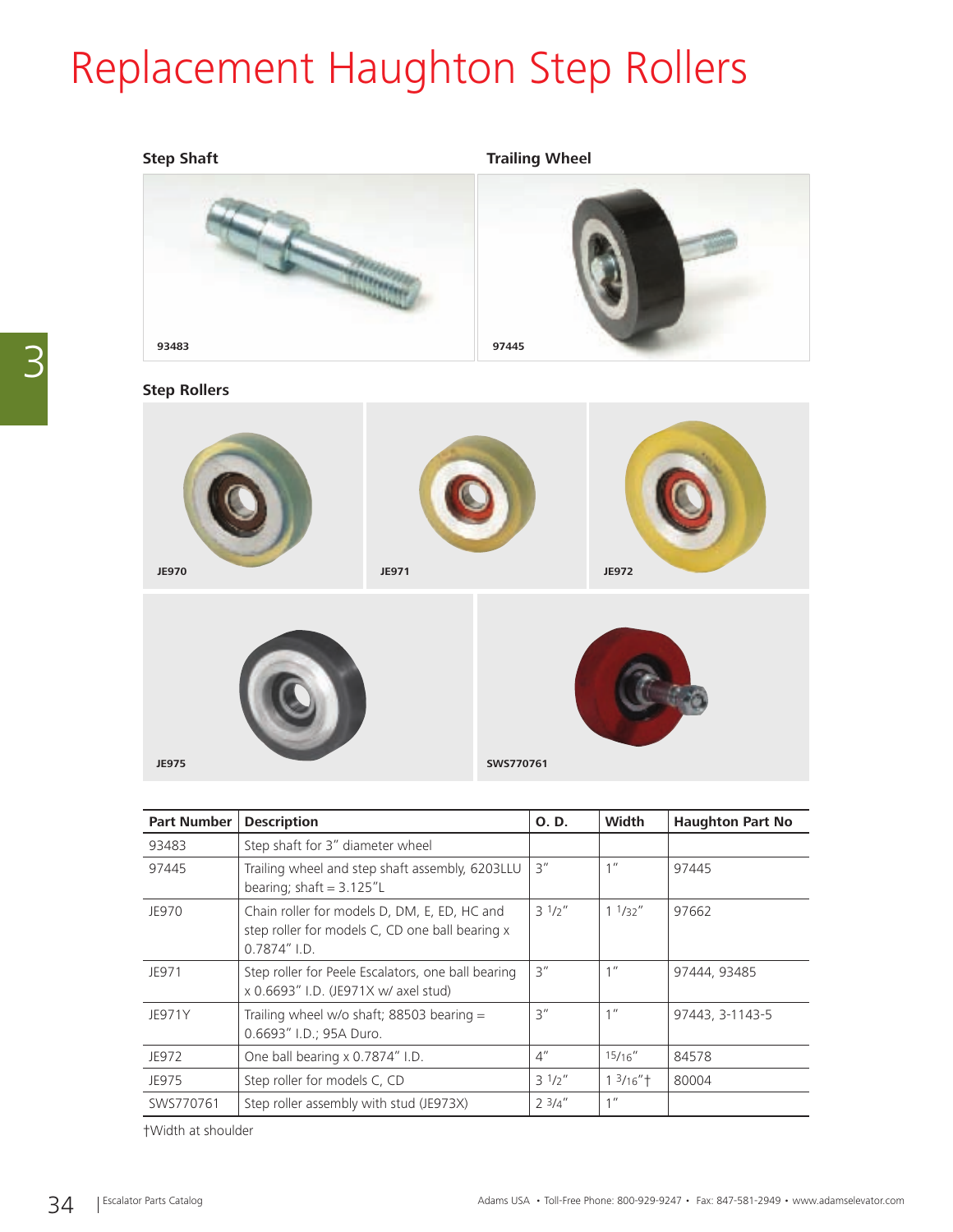## Haughton Handrails

| 3-40050-27 | 3-40050-28 | 3-40050-34 |
|------------|------------|------------|
| 3-40230-52 | 3-40050-41 | 93437      |

| <b>Part Number</b> | <b>Description</b>                            | <b>Haughton Model</b> |
|--------------------|-----------------------------------------------|-----------------------|
| 3-40050-17         | Handrail Sheave                               | HC, HCM               |
| 3-40050-27         | Left Hand Newel Ring Bolt Clip                | HC, HCM               |
| 3-40050-28         | Right Hand Newel Ring Bolt Clip               | HC, HCM               |
| 3-40050-29         | Handrail Track Support (12')                  | HC, HCM               |
| 3-40050-34         | Handrail Track Support, Lower                 | HC, HCM               |
| 3-40050-35         | Handrail Track Support, Upper                 | HC, HCM               |
| 3-40050-39         | Handrail Drive Chain 11.375'                  | HC, HCM               |
| 3-40050-40         | Handrail Track, Upper Segment                 | HC, HCM               |
| 3-40050-41         | Handrail Track, Lower Segment                 | HC, HCM               |
| 3-40053-78         | Newel Assembly, UL                            | HC, HCM               |
| 3-40053-79         | Newel Assembly, UR                            | HC, HCM               |
| 3-40230-52         | Nylon Track Liner Handrail Guide (Order 500') | HC, HCM               |
| 3-40230-53         | Track, Extrusion (order in multiples of 12')  | HC, HCM               |
| 83386              | Handrail Track                                |                       |
| 93437              | Track Support Rod                             |                       |
| 97631              | Drive Chain #60                               | HC                    |

### Replacement for Haughton handrails





NOTE: For information on the features/benefits of choosing Adams replacement handrails, how to measure escalator handrails, and how to coil escalator handrails, see pages 23 – 26.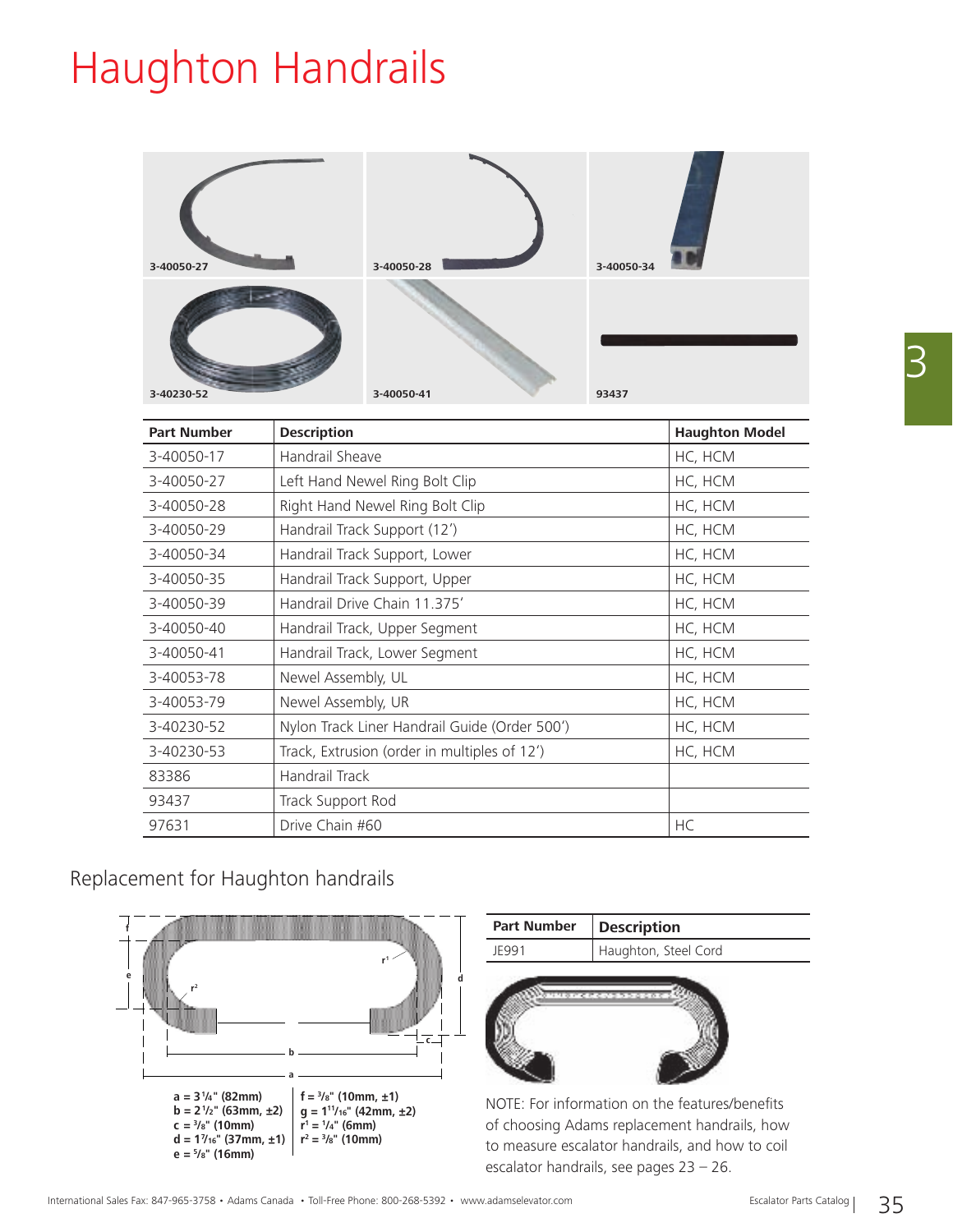# Haughton Handrail Sheaves

### **Bearings**



| <b>Part Number</b> | <b>Description</b>     | <b>Haughton</b><br><b>Model</b> | <b>Part Number</b> | <b>Description</b>           | Haughton<br><b>Model</b> |
|--------------------|------------------------|---------------------------------|--------------------|------------------------------|--------------------------|
| 2210669-01         | Bearing, B/B .6693 ID  |                                 | 3-40092-41         | Guide Roller Assembly        | <b>HCM</b>               |
|                    | x 1.5748 OD (93478)    |                                 | 3-40092-42         | Guide Roller Assembly        | <b>HCM</b>               |
| 3-40041-51         | Idler Sprocket         | HC                              | 3-40297-69         | Guide roller                 | <b>HCM</b>               |
| 3-40050-07         | Tube Spacer for Roller | HC, HCM                         | 64157              | Idler Sheave Assembly,       |                          |
| 3-40050-09         | Guide Roller/Bearing   | HC, HCM                         |                    | Lower                        |                          |
| 3-40050-19         | Idler Sheave, Bearing  | HC, HCM                         | 81329              | <b>Idler Sheave Assembly</b> |                          |
|                    | and Shaft              |                                 | 84289              | 4" Idler Assembly            | ED                       |
| 3-40050-21         | Driven Sprocket        | HC, HCM                         | 85403              | Tension Idler                | <b>HC</b>                |
| 3-40050-22         | Lagging 96" for        | HC, HCM                         | 85405              | Tension Idler                | <b>HC</b>                |
|                    | Handrail Drive Sheave  |                                 | 93475              | Ball Bearing 5204 CFF        |                          |
| 3-40050-24         | Sheave for Handrail    | HC, HCM                         |                    | <b>MRC</b>                   |                          |
|                    | Drive w/ Bracket       |                                 | 93382              | Idler Stud Shaft             |                          |
| 3-40050-32         | Sprocket and Shaft     | HC, HCM                         | 93495              | Bearing for Handrail         |                          |
| 3-40050-33         | 3/4" Pitch Sprocket    | HC, HCM                         |                    | Sprocket                     |                          |
|                    | and Shaft              |                                 | <b>ECXC4799</b>    | V-B Gripshure Cement         | HC, HCM                  |
|                    |                        |                                 |                    |                              |                          |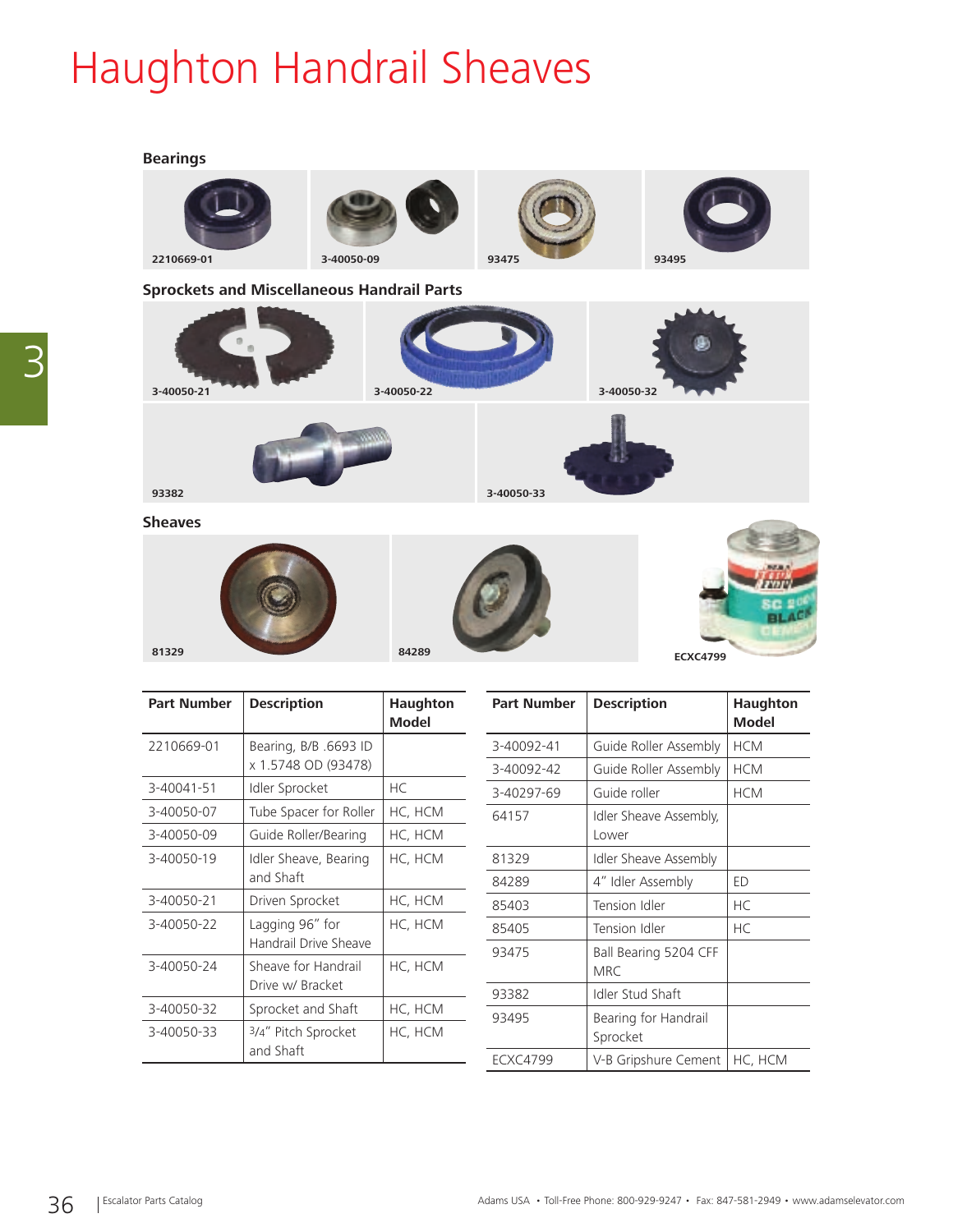# Haughton Miscellaneous Handrail Parts



| <b>Part Number</b> | <b>Description</b>                     | <b>Haughton Model</b> |
|--------------------|----------------------------------------|-----------------------|
| 3-40050-01         | Splice Bar Section                     | HC, HCM               |
| 3-40050-04         | Mounting Plate Guide                   | HC, HCM               |
| 3-40050-10         | Mounting Angle Left Hand               | HC, HCM               |
| 3-40050-15         | Mounting Angle Weldment                | HC, HCM               |
| 3-40050-31         | Shaft                                  | HC, HCM               |
| 3-40050-48         | Left Hand Mounting Angle               | HC, HCM               |
| 3-40050-49         | Right Hand Mounting Angle              | HC, HCM               |
| 3-40050-56         | Scr Rh S-Tap 8/32" x 5/16"             | HC, HCM               |
| 3-40050-57         | Bolt, 1/4-20 x 5/8" Hex Head           | HC, HCM               |
| 3-40050-58         | Bolt, $1/4 - 20 \times 3/4$ " Hex Head | HC, HCM               |
| 3-40050-59         | Square Washer                          | HC, HCM               |
| 3-40053-74         | Mounting Plate                         | HC, HCM               |
| 3-40053-75         | Support Plate                          | HC, HCM               |
| 3-40053-93         | Screw HI Set 3/4" x 5"                 | HC, HCM               |
| 93567              | 60 Connecting Link                     |                       |
| 93568              | Off Set Link 60L                       |                       |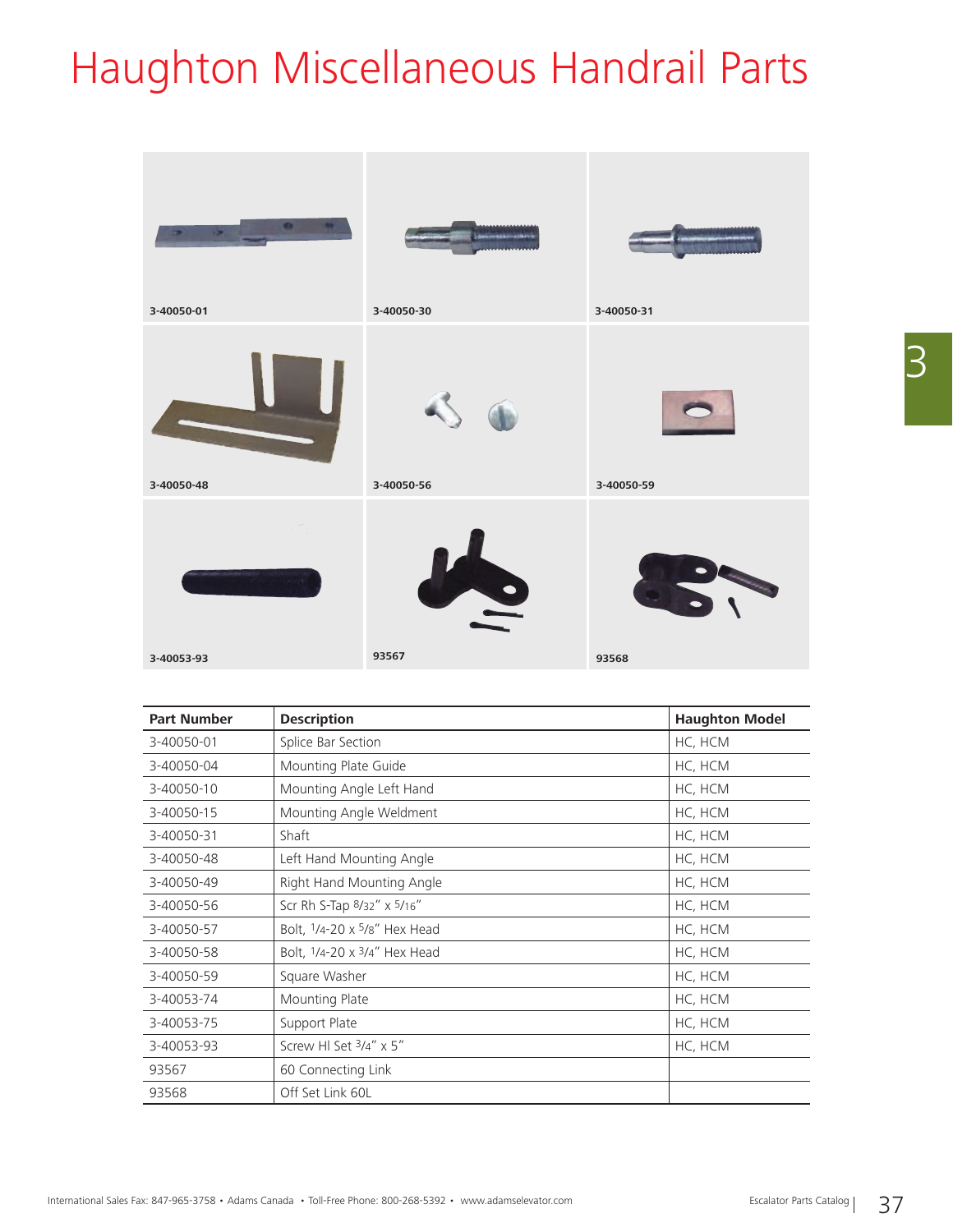# Haughton Switches



| <b>Part Number</b> | <b>Haughton Model</b><br><b>Description</b> |            |
|--------------------|---------------------------------------------|------------|
| 3-40079-51         | Key Ace CLC332                              | HC, HCM    |
| 3-40116-12         | Fuse 10 Amp                                 | HC, HCM    |
| 3-40245-63         | Micro Switch                                | <b>CD</b>  |
| 3-40284-26         | Rev Phase Relay Assembly                    | <b>HCM</b> |
| 80319              | Micro Switch                                |            |
| 91850              | Fuse 8 Amp Frn (order in multiples of 10)   |            |
| 93584              | Micro Switch                                |            |
| 7285C64H28         | Micro Switch Bze6-2rg                       |            |
| 93640              | Safety Switch Trigger Pin                   |            |
| 93669              | Three Phase Voltage Monitor                 |            |
| 93797              | Start Switch Lock Assembly                  |            |
| 93799              | Starting Switch Assembly                    | <b>CD</b>  |
| 97846              | Key Switch #2111 Key Escalator Start/Stop   |            |
| 84299              | Solenoid and Capacitor Assembly             |            |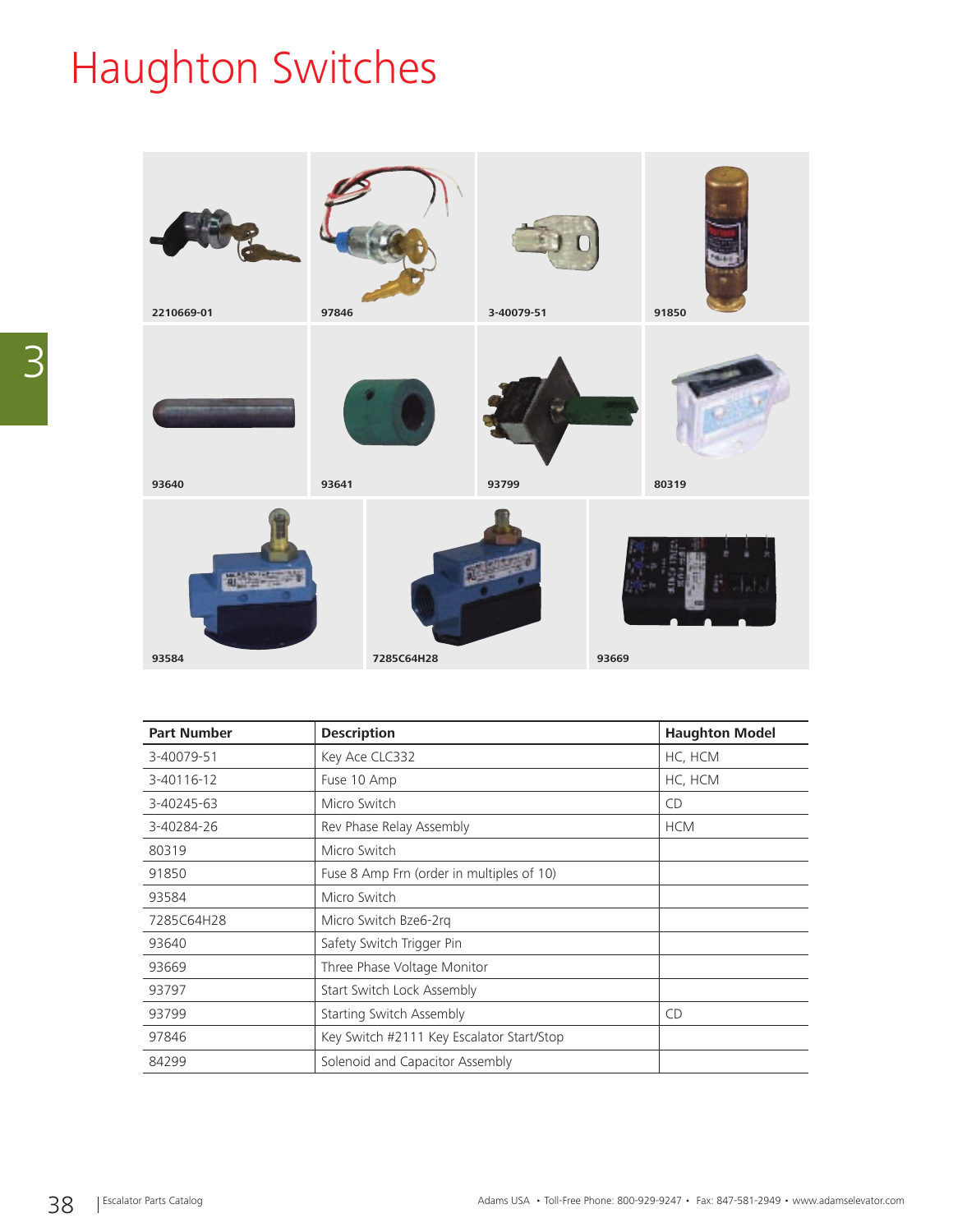## Haughton Controls



| <b>Part Number</b> | <b>Description</b>             | <b>Haughton Model</b> |
|--------------------|--------------------------------|-----------------------|
| 3-40031-88         | Brake Coil                     | <b>HC</b>             |
| 3-40032-19         | Brake Shoe                     | HC                    |
| 3-40041-50         | Brake Rotary Assembly          | HC, HCM               |
| 84199              | Transformer 480v 3ph           | HC.                   |
| 91277              | Emergency Brake Rod and Clevis |                       |

## Haughton Hardware



| <b>Part Number</b> | <b>Description</b>        |
|--------------------|---------------------------|
| 93033              | Ring 5100-93              |
| 93474              | <b>Exterior Snap Ring</b> |
| 93496              | Internal Snap Ring        |
| 93499              | External Snap Ring        |

3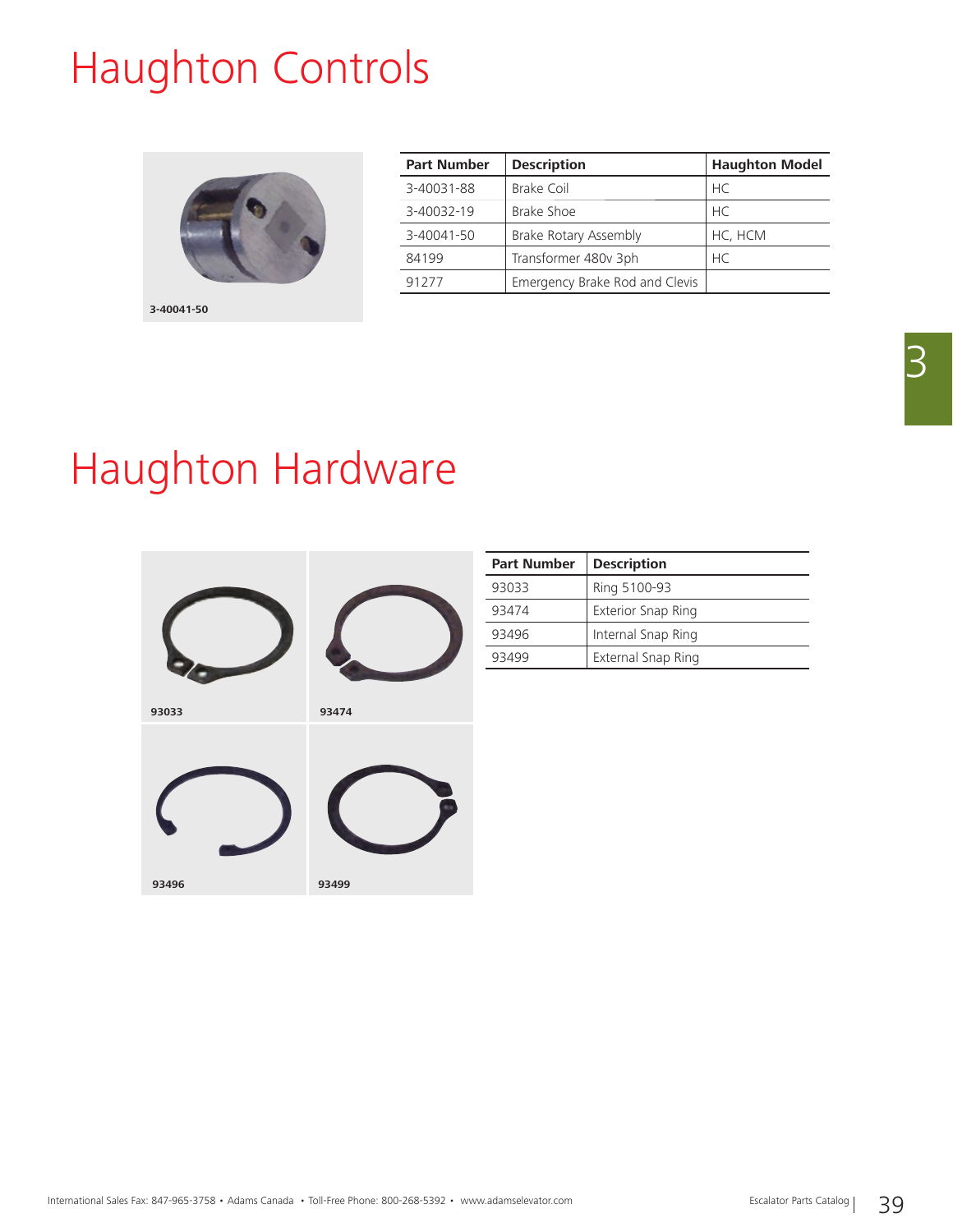# Haughton Hardware



| <b>Part Number</b> | <b>Description</b>                 |  |
|--------------------|------------------------------------|--|
| 91151              | Spring Clip                        |  |
| 91177              | Nylon Shoe                         |  |
| 91238              | Mount Plate                        |  |
| 91252              | Support Plate, Center Track        |  |
| 91298              | Meeting Block                      |  |
| 91326              | Shim                               |  |
| 91327              | Shim                               |  |
| 91508              | Track Bracket Angle                |  |
| 91509              | Top Track Bracket Angle            |  |
| 91657              | Bottom Track Bracket Plate         |  |
| 91660              | Bottom Track Bracket Meeting Plate |  |
| 91752              | Conn Link                          |  |
| 91753              | Offset Link (Prod #17433)          |  |
| 93042              | Drive Pin                          |  |
| 93153              | Drilled Hex Head Cap Screw         |  |
| 93278              | Drive Lock Pin 3/8" Long           |  |
| 93360              | Screw                              |  |
| 93380              | Shim                               |  |
| 93468              | Special Washer Fi New A            |  |
| 93469              | Washer Plate                       |  |

| <b>Part Number</b> | <b>Description</b>                |  |
|--------------------|-----------------------------------|--|
| 93470              | Washer Plate                      |  |
| 93503              | Drilled Head Cap Screw            |  |
| 93515              | <b>Bushing Handrail Tension I</b> |  |
| 93551              | Shim 1/4"                         |  |
| 93552              | Shim 1/8" Fin Newel Assembly      |  |
| 93602              | Feeder Wick                       |  |
| 93639              | Trigger                           |  |
| 93641              | Trigger Pin Collar                |  |
| 93647              | T Head Bolt $1/2$ " x 1 $1/4$ "   |  |
| 93801              | Arm, Extension                    |  |
| 93862              | Washer Plate                      |  |

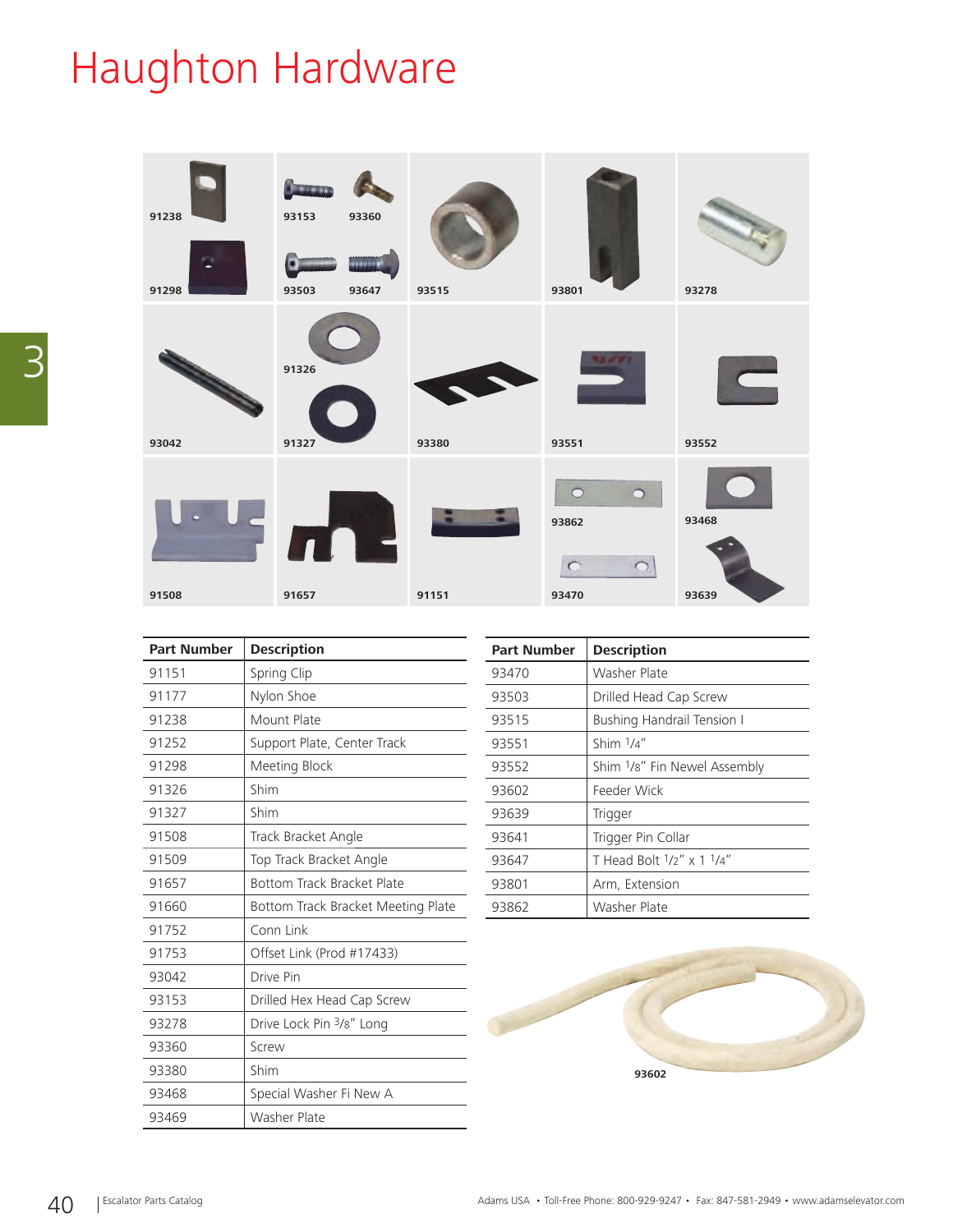# Replacement Haughton Comb Plates



| <b>Part Number</b> | <b>Description</b>                               | <b>Escalator Size</b> | <b>Haughton Part No</b> |
|--------------------|--------------------------------------------------|-----------------------|-------------------------|
| <b>JE980R</b>      | Right-hand, 7 teeth; 2 7/16" W                   | 48''                  | 83083                   |
| JE980RY            | Right-hand, yellow, 7 teeth; 2 7/16" W           | 48"                   | 83083                   |
| JE980C             | Center section, 15 teeth; 4 <sup>15</sup> /16" W | 48''                  | 63018                   |
| JE980C-01          | ES Comb Plate, Trimmed                           |                       |                         |
| JE980C-01A         | ES Comb Plate                                    |                       |                         |
| <b>JE980CY</b>     | Center, yellow, 15 teeth; 4 15/16" W             | 48"                   | 63018                   |
| <b>JE980L</b>      | Left-hand, 7 teeth; 2 7/16" W                    | 48"                   | 83084                   |
| <b>JE980LY</b>     | Left-hand, yellow, 7 teeth; 2 7/16" W            | 48"                   | 83084                   |



| <b>Part Number</b> | <b>Description</b>                                                         | <b>Escalator Size</b> | <b>Haughton Part No</b> |
|--------------------|----------------------------------------------------------------------------|-----------------------|-------------------------|
| JF981R             | Right-hand, 13 teeth; 4 15/32" W, 3 7/16" H                                | 32''                  | 83085                   |
| JF981RY            | Right-hand, yellow, 13 teeth; 4 15/32" W, 3 7/16" H                        | 32''                  | 83085                   |
| <b>IF9811</b>      | Left-hand, 13 teeth; 4 <sup>15</sup> /32" W, 3 <sup>7</sup> /16" H         | 32''                  | 83086                   |
| <b>JF981IY</b>     | Left-hand, yellow, 13 teeth; 4 <sup>15</sup> /32" W, 3 <sup>7</sup> /16" H | 32''                  | 83086                   |

NOTE: For safe riding, Adams recommends strongly that you replace any comb plate that has even one broken or missing tooth.